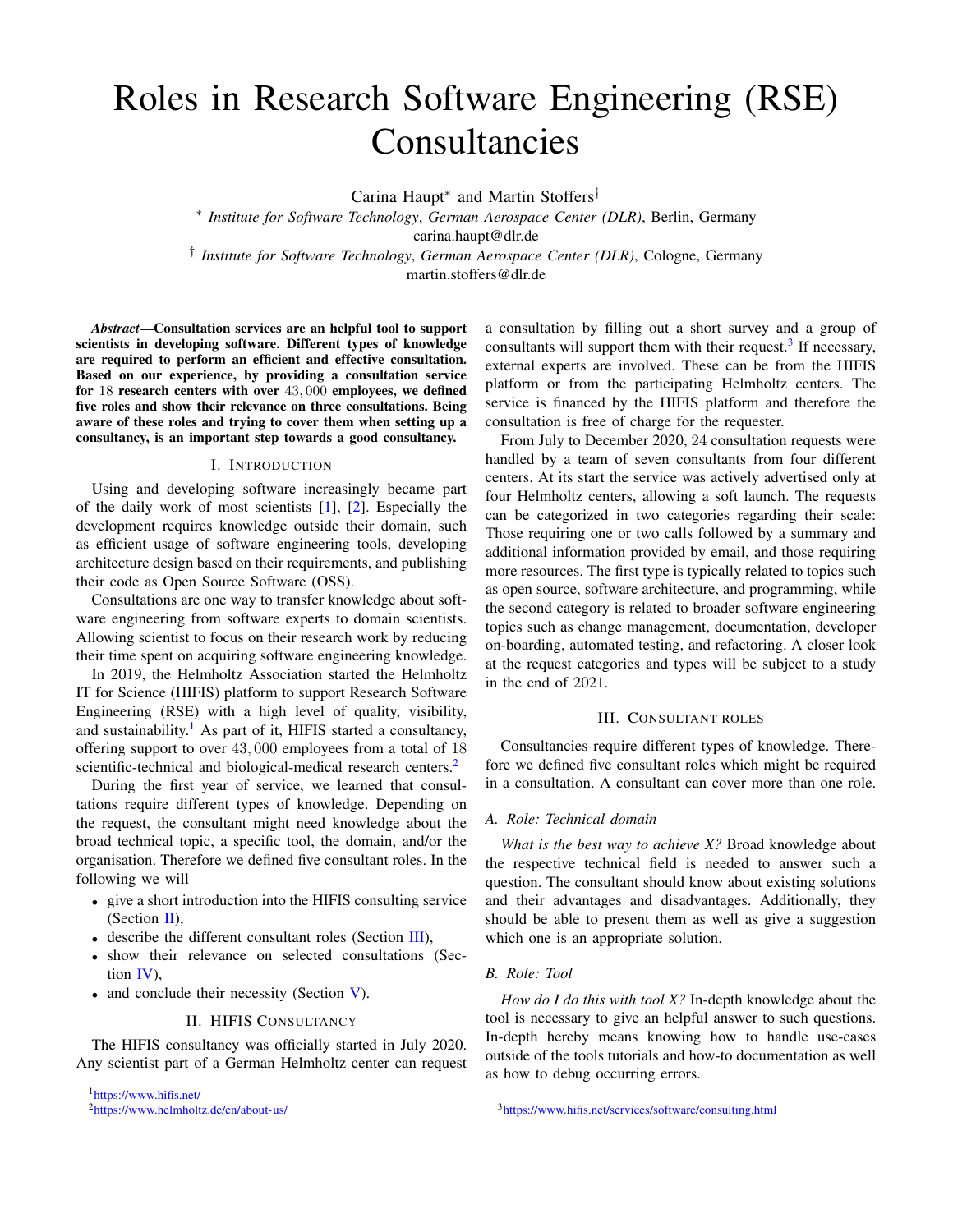## *C. Role: Scientific domain*

Domain knowledge means knowledge about the scientific application domain of the consultation request, whereby here IT is explicitly excluded. Domain knowledge can be helpful in several regards. First, to understand the underlying problem which needs to be solved. Second, to know about typical methods, tools, or processes used in the domain. An efficient consultation should not only result in a good solution, but also an appropriate one for its application domain.

# *D. Role: Organisation*

Organisations offer tools, services, communities (i.e. Software Engineering Community at the German Aerospace Center (DLR) [\[3\]](#page-2-2)), and official contacts for specific topics. Also they have different requirements (i.e. Software Engineering Guideline at DLR [\[4\]](#page-2-3)) and recommendations. Requesters might, but do not necessarily do, know about these. Ideally the consultant works for the same organisation or at least has some knowledge about the previously mentioned aspects to make the consultation efficient and incorporated.

#### *E. Role: Organisational*

This role is required to be covered for each consultation. The consultation itself follows a defined process. This process has to be known and followed to ensure not only an efficient consultation, but also a correct documentation. The documentation is the basis for yearly reports, quality control, and scientific analysis. While each HIFIS consultant knows the process well, external experts, which might take over other roles of the consultation, do not.

## IV. CONSULTATIONS

<span id="page-1-0"></span>In the following, three real life consultations are presented to show the relevance of the roles described in Section [III.](#page-0-3) While these are hand picked examples, they are representative of the consultations performed by the HIFIS consultancy. The consultations are abstracted and anonymized.

## *A. Consulting: Embedded architecture*

Requester Alex and their group needed support regarding architectural design of an embedded systems software project. Two consultants supported them. HIFIS consultant Blake has the *Organisational* role. External expert Charlie provides its knowledge about embedded systems tools (especially IDEs) and therewith takes on the *Tool* role. Both inhabit the *Technical Domain* role as they provide their shared knowledge about architectural design for embedded systems. Sharing this role allowed them to combine their knowledge, discuss ideas, and developing an better approach.

## *B. Consulting: Open Source Software publishing*

Requester Drew planned on publishing their software as Open Source Software. The HIFIS consultant Ezra is an expert in this field and is able to take over the roles *Technical domain* and *Tool* additionally to the default *Organisational* role. Being from the same organisation as Drew, Ezra takes over the

*Organisation* role as well. Ezra knows about the OSS publishing process, their license and platform recommendations as well as who to ask for permission for their organisation. In similar consultation, where the requester was from another organisation, Ezra could only explain that these topics should be addressed, but not give specific advice.

## *C. Consulting: Signal processing*

Requester Francis and their group started to develop a software for signal processing and want to discuss their plans for their architecture with an expert. Luckily HIFIS consultant Gill does not only know about architecture design but about signal processing as well. This domain knowledge was beneficial when evaluating the proposed software architectures. By being from the same organisation as Francis, Gill was able to point out further aspects that needed to be considered. Therewith Gill unites the *Technical domain*, *Scientific domain*, *Organisation*, and *Organisational*.

# V. CONCLUSION

<span id="page-1-1"></span>There are five roles in consultancies: *Technical domain*, *Tool*, *Scientific domain*, *Organisation*, and *Organisational* (see Section [III\)](#page-0-3). Not all of them are relevant for each consultation.

- *Organisational* has to be covered in all consultancies due to it's nature.
- *Technical domain* and/or *Tool* occur in most consultancies, since the need of support in these fields is a typical reason to appeal to an IT consultation service,
- *Scientific domain* and *Organisation* are mandatory in certain cases, but can immensely improve the quality of the consultation in many more cases. Therewith, they can be seen as supporting roles to the *Technical domain* and/or *Tool* roles.

Roles can be covered by a single consultant, distributed via several consultants and/or experts, or even shared. Important is that they are covered when needed.

Depending on your consultancy context, the roles can have different scopes. If you support only one research institute, technical and tool knowledge might need to cover a narrower field and knowledge of the scientific domain and organisation may be more important but also naturally existent.

Considering these roles from the beginning influences the structure and personal selection of a consultancy as well as the level of service that can be provided. For us this meant to

- extract the consultation process as a separate task,
- acquire external experts from as many organisations and scientific domains as possible,
- and teach each other requirements and recommendations from each others organisations.

Conclusively, we think that the five described roles should be considered when setting up a consultancy, hiring consultants, and defining an consultation process.